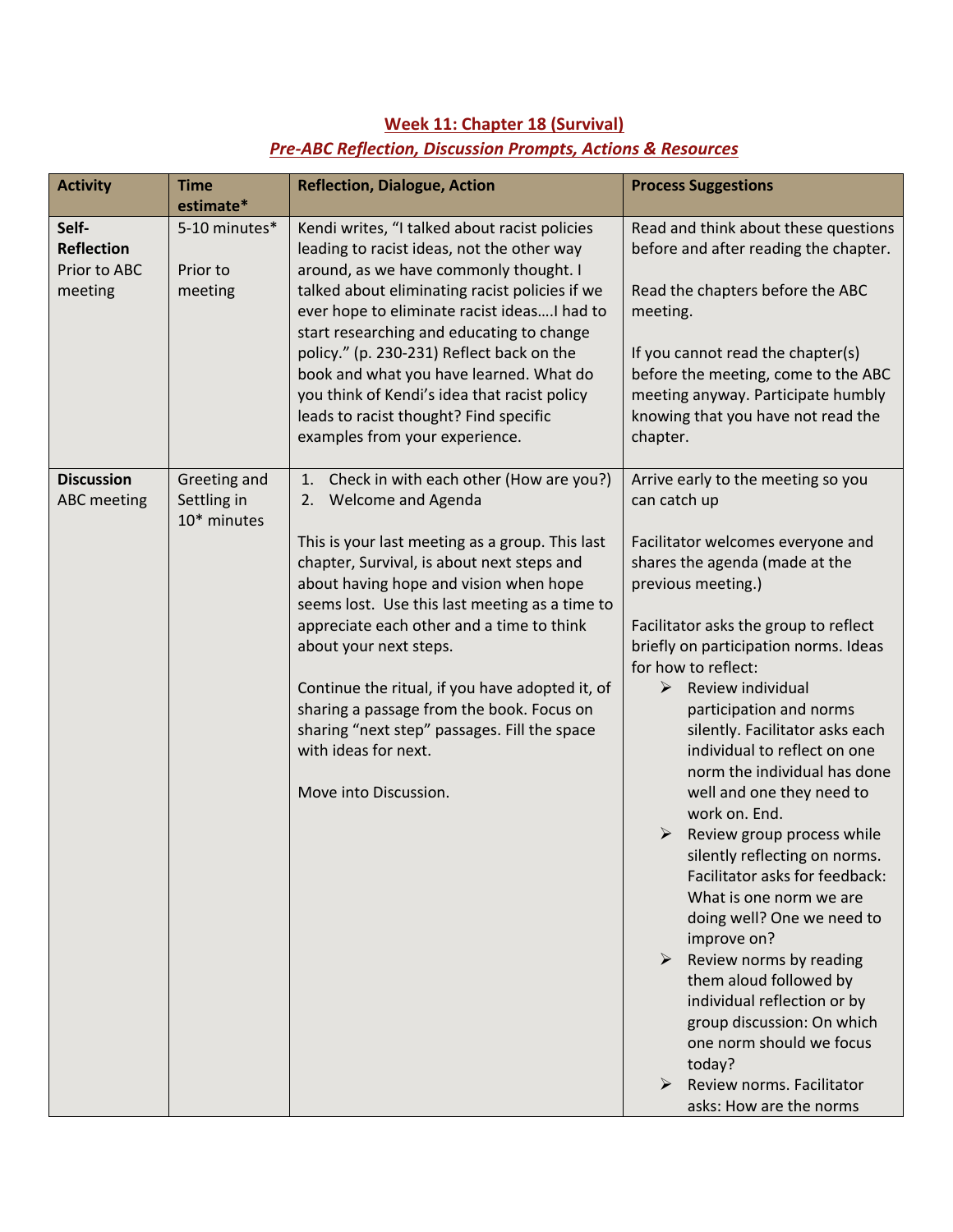|               |                                        |                                                                                                                                                                                                                                                                                                                                                                                                                                                                                                                                                                                                          | working? What do we need<br>to change, if anything?                                                                                                                                                                                                                                                                                                                                                                                                                                                                                                                                                                                                                                                                                                                                                                                                                      |
|---------------|----------------------------------------|----------------------------------------------------------------------------------------------------------------------------------------------------------------------------------------------------------------------------------------------------------------------------------------------------------------------------------------------------------------------------------------------------------------------------------------------------------------------------------------------------------------------------------------------------------------------------------------------------------|--------------------------------------------------------------------------------------------------------------------------------------------------------------------------------------------------------------------------------------------------------------------------------------------------------------------------------------------------------------------------------------------------------------------------------------------------------------------------------------------------------------------------------------------------------------------------------------------------------------------------------------------------------------------------------------------------------------------------------------------------------------------------------------------------------------------------------------------------------------------------|
|               | <b>Discussion</b><br>50 minutes*       | On pages 231-232, Kendi offers a list of "the<br>steps we can all take to eliminate racial<br>inequity in our spaces." (p. 231) Go to those<br>steps and read them aloud in your group.<br>As a group, discuss the steps with specific<br>connections to your life and the possibilities<br>for acting on the steps.<br>What have you appreciated about<br>Kendi's book?<br>What have you appreciated about<br>each other and the book club<br>process?<br>What new insights and ideas will you<br>take with you into your next steps?<br>How will you, in your everyday life,<br>seek to be antiracist? | Everyone has a voice. Ideas for<br>making sure all voices are heard:<br>Each person chooses a passage.<br>1.<br>The discussion begins with each<br>person sharing the passage and<br>why.<br>Round robin, each person talks<br>2.<br>building on previous speaker-in<br>order, around the room.<br>Each one asks one. After making<br>3.<br>a comment, the speaker calls on<br>the next person to comment.<br>4. Pairs. First pairs share their<br>thinking in response to the<br>question. Then each person<br>responds.<br>Return to the chapter/text frequently<br>during the discussion. Remember one<br>purpose is to understand the<br>chapter/book/ideas.<br>Facilitator keeps track of<br>participation and asks questions to<br>ensure that all participants get a<br>chance to talk. In addition, active<br>participants ask questions of their<br>colleagues. |
|               | Reflection and<br>Action<br>5 minutes* | Reflect individually: Based on the discussion,<br>what personal action will I take this week and<br>in the future?                                                                                                                                                                                                                                                                                                                                                                                                                                                                                       |                                                                                                                                                                                                                                                                                                                                                                                                                                                                                                                                                                                                                                                                                                                                                                                                                                                                          |
|               | <b>Next Steps</b><br>5 minutes*        | What should be our post-book club steps?                                                                                                                                                                                                                                                                                                                                                                                                                                                                                                                                                                 | Facilitator takes notes and<br>reads/restates the plan for the next<br>meeting after the discussion. "We<br>have agreed to"                                                                                                                                                                                                                                                                                                                                                                                                                                                                                                                                                                                                                                                                                                                                              |
|               | Closing<br>5 minutes*                  | Take time to celebrate each other and to<br>thank each other. If you want to, plan to stay<br>in touch to support each other in this<br>antiracist work. Choose a date for getting<br>together.                                                                                                                                                                                                                                                                                                                                                                                                          |                                                                                                                                                                                                                                                                                                                                                                                                                                                                                                                                                                                                                                                                                                                                                                                                                                                                          |
| <b>Action</b> | Will vary**                            | Return to the Cultural Competence Self-<br>Assessment Checklist you completed 11                                                                                                                                                                                                                                                                                                                                                                                                                                                                                                                         | Never underestimate the power and<br>importance of everyday actions you<br>yourself can take.                                                                                                                                                                                                                                                                                                                                                                                                                                                                                                                                                                                                                                                                                                                                                                            |